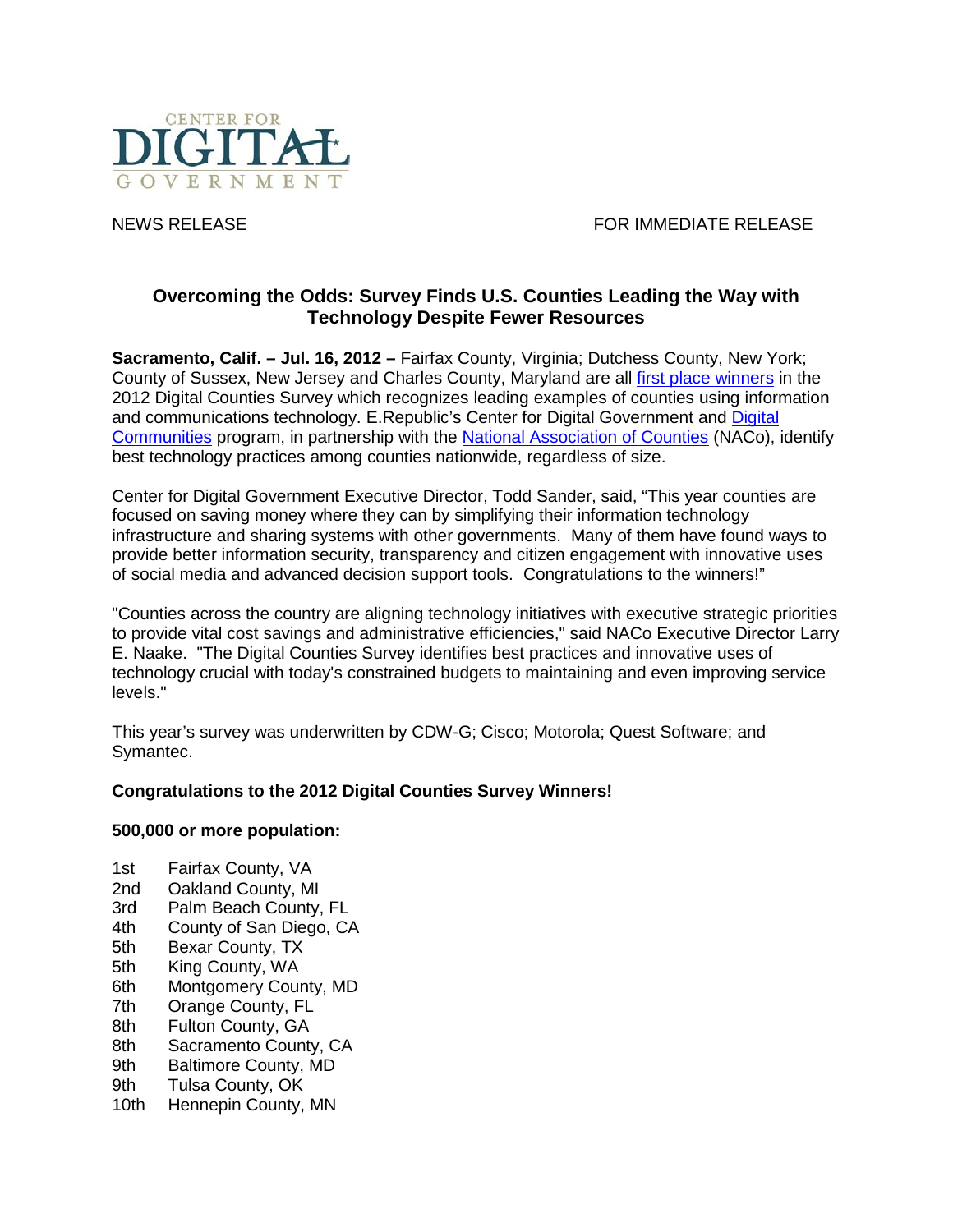10th Wake County, NC

#### **250-499,999 population:**

- 1st Dutchess County, NY
- 2nd Washoe County, NV
- 3rd Dakota County, MN
- 4th Douglas County, CO<br>5th Chesterfield County.
- 5th Chesterfield County, VA<br>6th Clackamas County, OR
- Clackamas County, OR
- 7th Loudoun County, VA
- 8th Hamilton County, IN
- 9th Washtenaw County, MI
- 10th Anoka County, MN
- 10th Ottawa County, MI

### **150-249,999 population:**

- 1st County of Sussex, NJ
- 2nd Cumberland County, PA
- 3rd St. Tammany Parish, LA<br>4th Gaston County. NC
- 4th Gaston County, NC<br>5th Lackawanna County
- Lackawanna County, PA
- 6th Catawba County, NC
- 7th Doña Ana County, NM
- 8th Cabarrus County, NC
- 9th Boone County, MO
- 10th Davidson County, NC
- 10th Onslow County, NC

### **Less than 150,000 population:**

- 1st Charles County, MD
- 2nd Nevada County, CA
- 3rd Roanoke County, VA<br>4th County of Allegan, MI
- County of Allegan, MI
- 5th Napa County, CA
- 6th County of Albemarle, VA
- 7th Polk County, WI
- 8th Franklin County, VA<br>9th County of Moore, NC
- County of Moore, NC
- 10th Gloucester County, VA

The **Center for Digital Government** is a national [research and advisory institute](http://www.centerdigitalgov.com/) on information technology policies and best practices in state and local government. The Center is a division of **e.Republic**, a national publishing, event and research company focused on [smart media for](http://www.erepublic.com/)  [public sector innovation.](http://www.erepublic.com/)